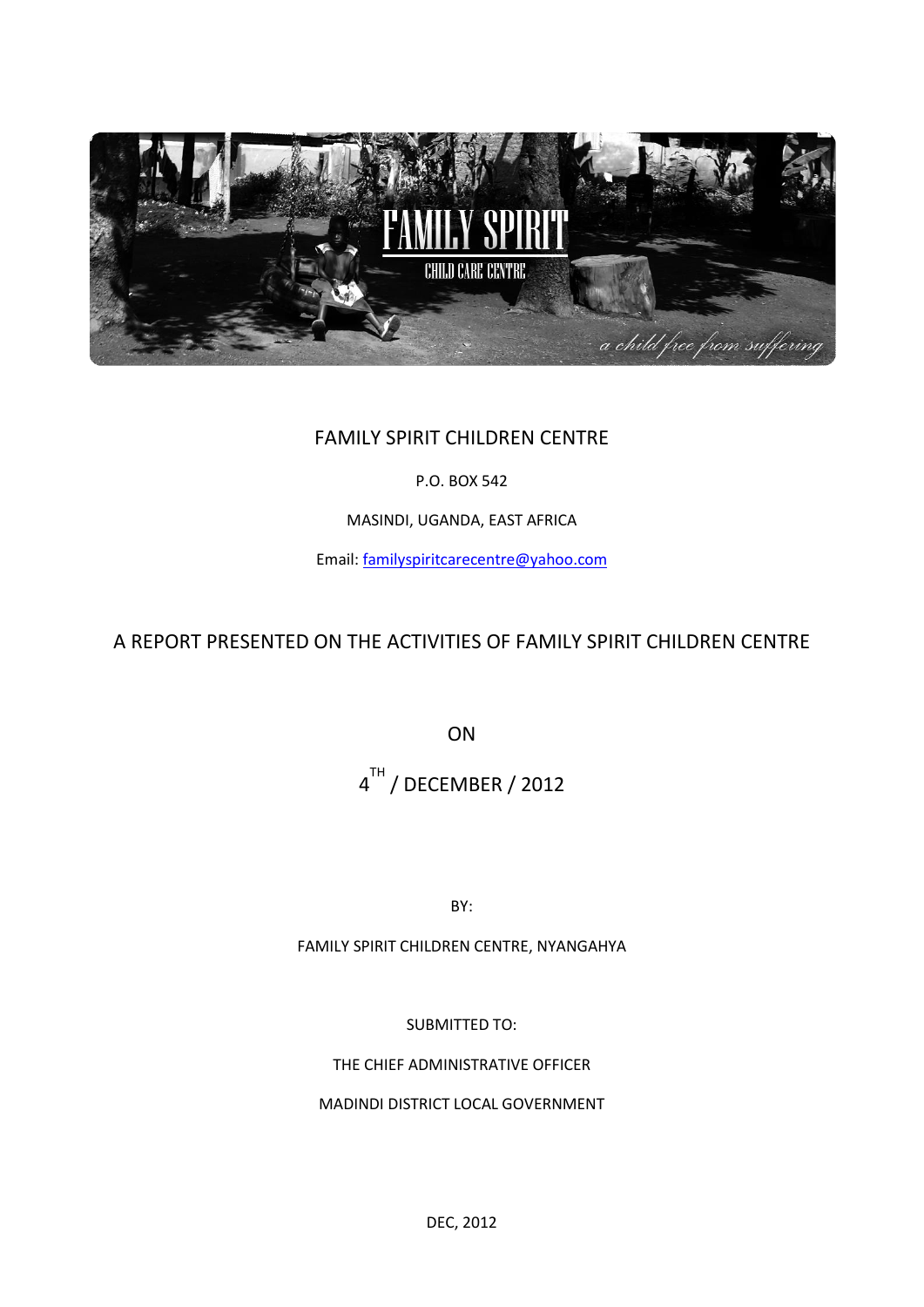#### **About (summary)**

Family Spirit run its activities in Masindi District, Uganda, as a Community Based Organisation (CBO) whose main objective is to create a community orphanage which provides a home to support and care for orphans and vulnerable children directly infected by HIV/AIDS, wars and violence.

As of now Family Spirit advocate for and sensitised Health Workers and Health management Committee members to plan adequately for services that will contribute to reduction in maternal and child mortality with the help of funds from International HIV/AIDS Alliance in Uganda (IHAA)

The Organisation has linked some destitute orphans to international communities a case in point seven children were adopted for care and social support in USA and they are being groomed for various vocations/careers.

However, in spite of the achievement´s Family Spirit has registered its main challenge is little consideration has made towards it since we don't have a budget line like other existing organisations.

Secondly, the Organisation lacks formal partners to fund most of its activities.

Since the achievement significantly outweighs the challenges Family Spirit is on the progressive run to achieve most of its main objectives.

#### **BACKGROUND**

Family Spirit Child Care Center was founded in 2002 by a group of people living with HIV/AIDS who realised the plight of children suffering after parents died. Much ad the effects of the death covered all members of the family, the children were the most affected since they could not do anything towards their survival.

Family Spirit was created to create a home for some children, as well as act as a platform for the welfare of the suffering children in their foster families. The Organisation provides a home to the absolutely vulnerable children, among who include those that have lost both parents and have no foster family, those that are directly affected by civil wars and aggravated home violence.

## **VISION**

A child free from suffering

#### **MISSION**

To increase Community Participation and involvement in Prevention, Care and Support activities so as to mitigate the health, social, spiritual, and economic impact of war, home violence and HIV/AIDS at all levels.

## **CORE VALUES**

Volunteerism, love, unity, accountability, selflessness, humanitarianism, popular participation and inductiveness, honesty and integrity, gender sensitivity.

## **GOALS**

The goal of the Organisation is to ensure that the challenges of growing up as an orphan are transformed into an opportunity of hard work, resilience and better education for the children in our Organisation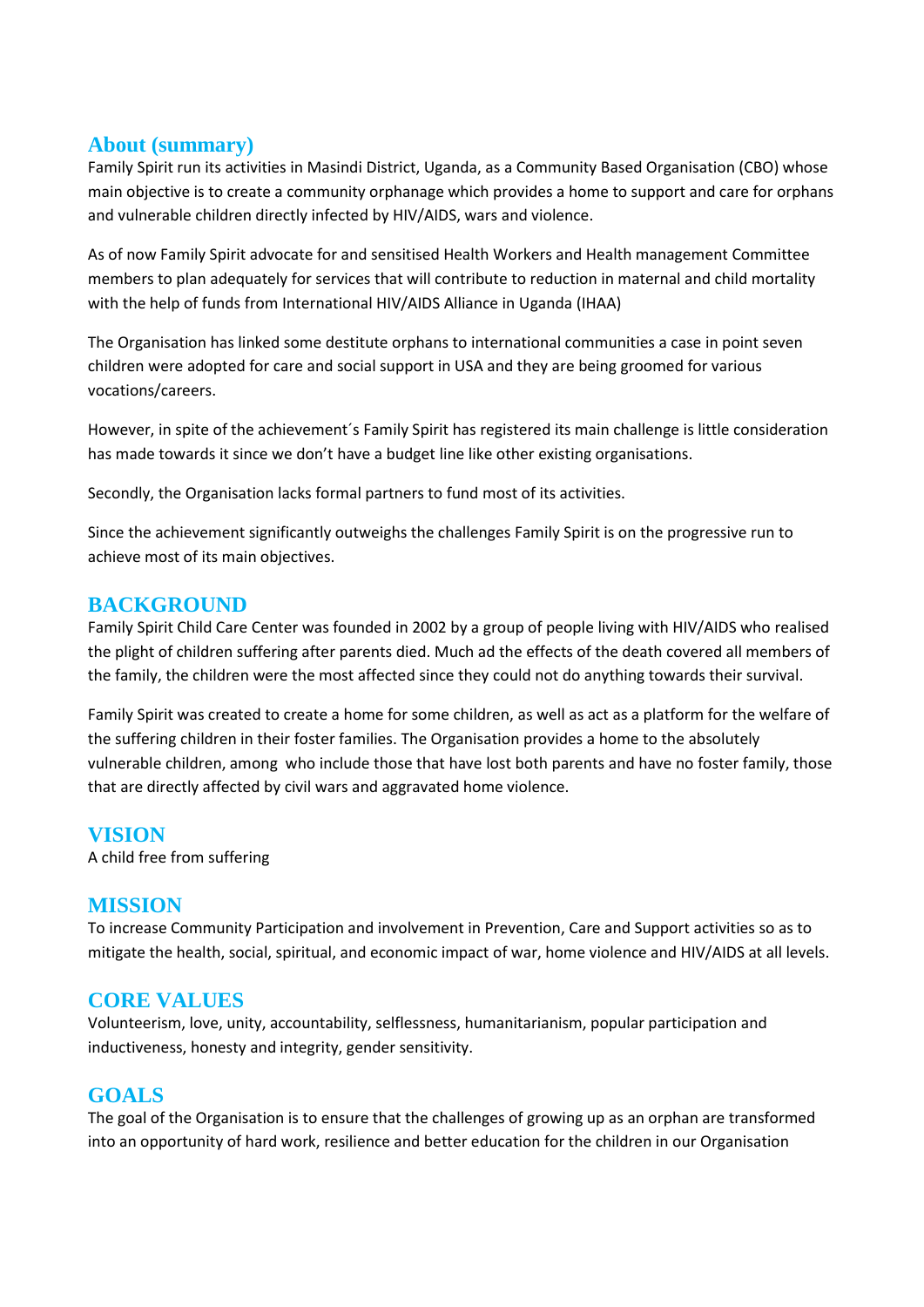# **OBJECTIVES OF THE ORGANSIATION**

- To create a community orphanage which provides a home to support and care for orphans and vulnerable children who are directly infected with HIV/AIDS and those affected by war and domestic violence.
- To create a community education centre to enable the target children access quality education and skills for survival.
- To provide psycho-social support to the children so that they can fight stigma and discrimination sp that they can feel loved and realise their potential among the community.
- To collaborate with government and other Civil Society Organisations dealing with HIV/AIDS Programs to seek advice, skills and professional expertise as well as implement some activities for and on their behalf.
- To train and produce responsible citizens and prepare them for job creation and create more employment opportunities for the communities who are beneficiaries of the Organisation either directly or indirectly.
- To mitigate stigma and discrimination among the communities though training and sensitisation campaigns

# **ACHIEVEMNENTS (as of December 4th 2012)**

- Family Spirit advocate for and sensitised Health workers and Health management Committee members to plan adequately for services that will contruibute to feduction in maternal and child mortality with the help of finds from International HIV/AIDS Alliance in Uganda (HHA)
- The Organisation has successfully started a school from nursery to primary seven with a total enrolment of 220 pupils with 10% coming from the community to access education from the school.
- The Organisation has linked some destitute orphan to international communities a case in point seven children were adopted for care and social support in USA and they are being groomed for various vocations/careers
- Family Spirit had also managed to pay some children in secondary and Tertiary institutions e.g. in secondary we have 5 boys and 4 girls and then in the institution 3 boys doing electrical engineering and 1 girl doing Comprehensive Nursing Course.
- Family Spirit has also acquired 17,5 acre farm land which is used to grow food for the center
- Family Spirit has completed a new self-contained girl's dormitory constructed with the help of our friend in USA which has the capacity to accommodate 90 children
- Family Spirit has also continued to get various European volunteers and some from the United States, all this coming as a result of having a good will at international level in the matter of caring for the suffering children.
- The Organisation also acquired Pentium 4 computer and several kilos of maize and bean seeds from Barclays Bank as a way of rewarding the suffering and marginalised people in the community.

## **CHALLENGES AND HOW WE ENCOUNTER THEM**

 Little consideration has been made towards Family Spirit since we don't have a budget line like other existing organisations. This is encountered when corporate bodies and Volunteers donate to Family Spirit